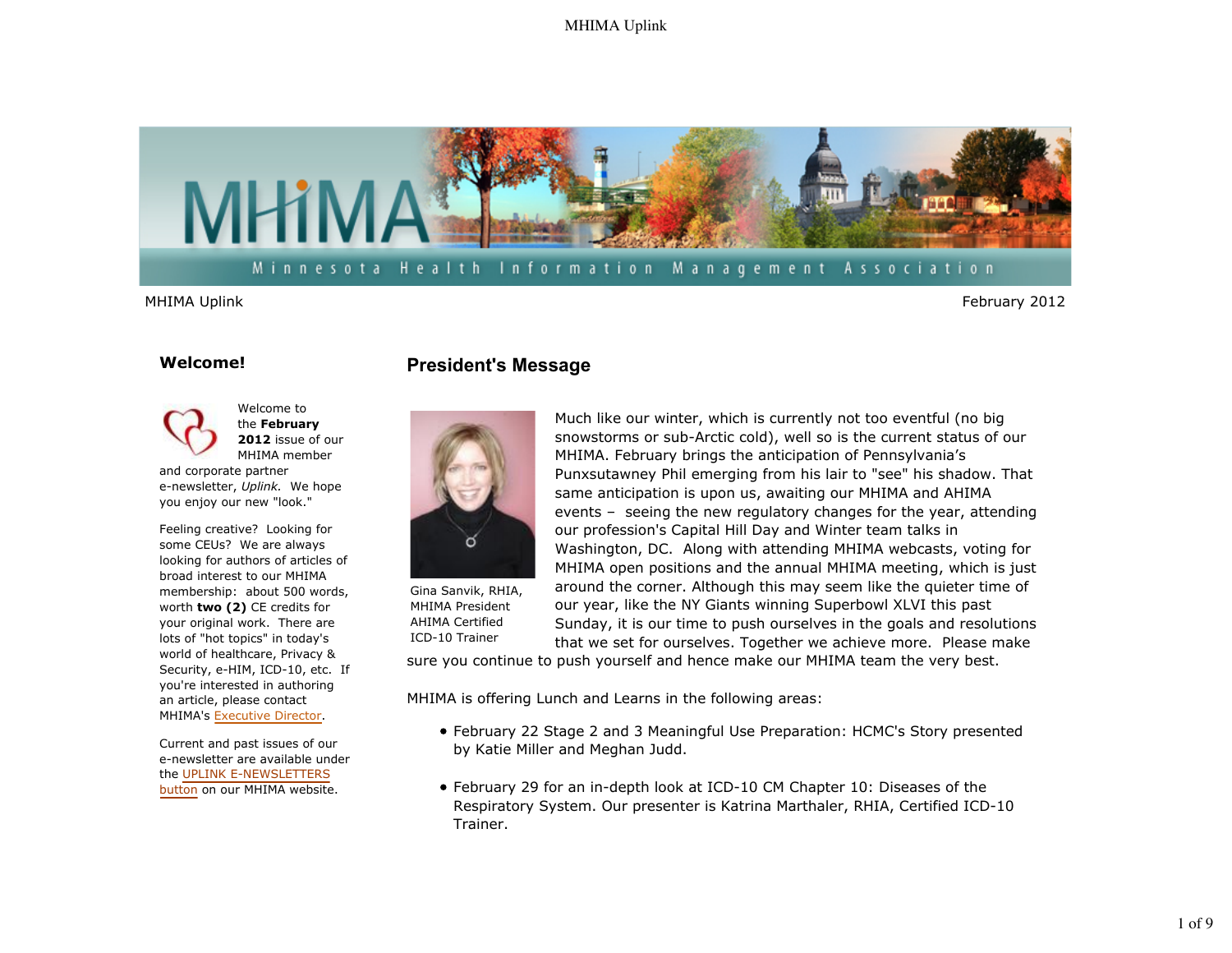## **MHIMA Vision & Mission**



**Vision:** The Minnesota Health Information Management Association, together with AHIMA, will set the standard and be the recognized leader in health information management practices, technology, education, research, and advocacy.

## **Mission:** MHIMA is

committed to the professional development of its members through education, networking, and life-long learning. These commitments promote high quality health information and benefit the public, health care providers, and other clinical data users.

### Back to Top

# **2012 MHIMA Annual Meeting**



**"Mapping the Future of HIM"** April 25-27, 2012

- March 15 for an in-depth look at ICD-10-CM Chapter 11: Diseases of the Digestive System. Our presenter is Katrina Marthaler, RHIA, Certified ICD-10 Trainer.
- March 28 is our last ICD-10-CM webinar for this Spring: Chapter 9 Diseases of the Circulatory System. Our presenter is Katrina Marthaler, RHIA, Certified ICD-10 Trainer.

The past webinar presentations are also available for purchase to utilize for education/training. You receive 1 CEU for each of the webinars. Please contact our Executive Director if you would like to purchase one of these webinars. You can also order them directly from our website, under the HIM Education/Online Learning page.

In the next several weeks, you will be presented with a ballot of nominated candidates for elected positions to the MHIMA Board of Directors. Positions for President-Elect, Secretary, Delegate Directors and Audit Committee are on the ballot this year. Our annual meeting is rapidly approaching and your presence, and input, is tremendously important. So make every effort to attend our MHIMA annual meeting "Mapping the Future of HIM" on April 25-27th at the DoubleTree by Hilton Hotel Bloomington. The annual meeting committee has once again put together an enhancing, fantastic and educational program. Please see the MHIMA website for on-line (or downloadable) registration. I hope to see you there!

These are some of the numerous events occurring in the next couple months so make sure to check the MHIMA website for more details. Enjoy the warm weather we're having and Happy Valentine's Day to everyone!

Gina

Back to Top

# **MHIMA's Lunch & Learn Webinars**



MHIMA's Lunch & Learn Webinars continue. You can find the complete schedule of events and registration information by clicking here.

Katie Miller and Meghan Judd from Hennepin County Medical Center will present the second in a two-part series on Meaningful use: **"Stage 2 and 3**

**Meaningful Use Preparation: HCMC's Story"** on February 22nd. Registration closes on February 19th.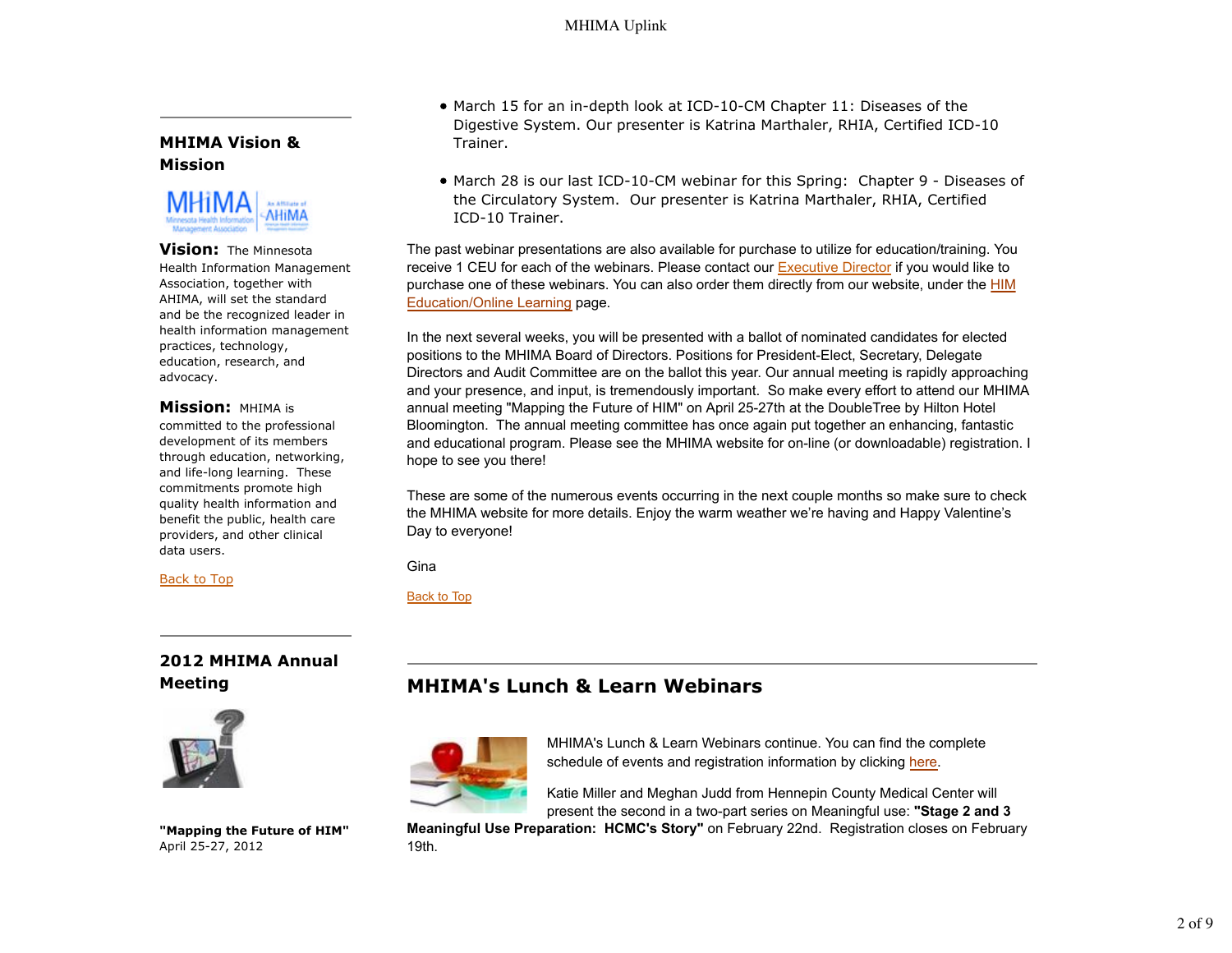## MHIMA Uplink

Bloomington, MN

Have you registered for the 2012 MHIMA Annual Meeting? The speaker line-up includes many great local and national speakers such as Mary Brainerd from HealthPartners, Jeanne Sexson, Dr. Mitch Kusy, Dr. James Kennedy, Michelle Dougherty, AHIMA's new CEO Lynne Thomas Gordon, Anne Tegen and more.

The meeting will be held at the DoubleTree by Hilton Hotel in Bloomington, MN.

Click here to view the current Program Agenda.

You can book your room online now through April 7, 2012 with MHIMA's room reservation block.

Online attendee registration is open. Click here to register securely online. Early registration closes on 4/7/12.

Visit our 2012 Annual Meeting web page for more details.

Back to Top

## **ICD-10**

applicable.

**Coding Tip of the Month:** Remember to use placeholders when using ICD-10 CM codes, when

**ICD-10** 

Our ICD-10 Trainer, Katrina Marthaler, has three more ICD-10 CM webinars scheduled in February and March. The next webcast will be on February 29th: **An In-Depth Look at Diseases of the Respiratory System.** Registration for that webinar closes on February 27th.

You can also sign up on our website for the remaining ICD-10 CM webinars. Remember, all health care facilities will use ICD-10 CM for diagnostic coding, as of October 1, 2013.

Our webinars presented this year, and those from the past year, have been recorded and a DVD is available for purchase if you could not attend the live event. Visit the MHIMA website and click on the Education button/Online Learning for complete details on signing up for live webcasts or ordering recorded webinars.

Archived versions are available for \$49 for members, or a package of three for \$129. If you're looking for basic information to acquaint you with ICD-10 and its impact on our coding environment, consider our archived webcasts. All of the ICD-10 webinars qualify for the required ICD-10 CEUs for AHIMA credential holders.

The MHIMA webinar series is an opportunity to pick up needed information as well as earn CEUs at a very reasonable rate, and our presentations reach our members all across the state. We hope you take advantage of our webcasts!

Back to Top

# **2012 MHIMA Distinguished Member**

The MHIMA Nominating Committee is seeking your recommendation for an individual deserving of being recognized as MHIMA's 2012 Distinguished Member. This is a way to recognize excellence within our professional association. The 2012 Distinguished Member will be celebrated on April 26, 2012 at our Annual Meeting at the DoubleTree by Hilton Hotel Bloomington.

Submit names of nominees by completing the Candidate Profile for Distinguished Member by February 17, 2012, and email to Sue Jensen, chair of the 2012 Nominating Committee.

To view the distinguished member criteria, including a list of previous MHIMA Distinguished Members, click here.

Back to Top

3 of 9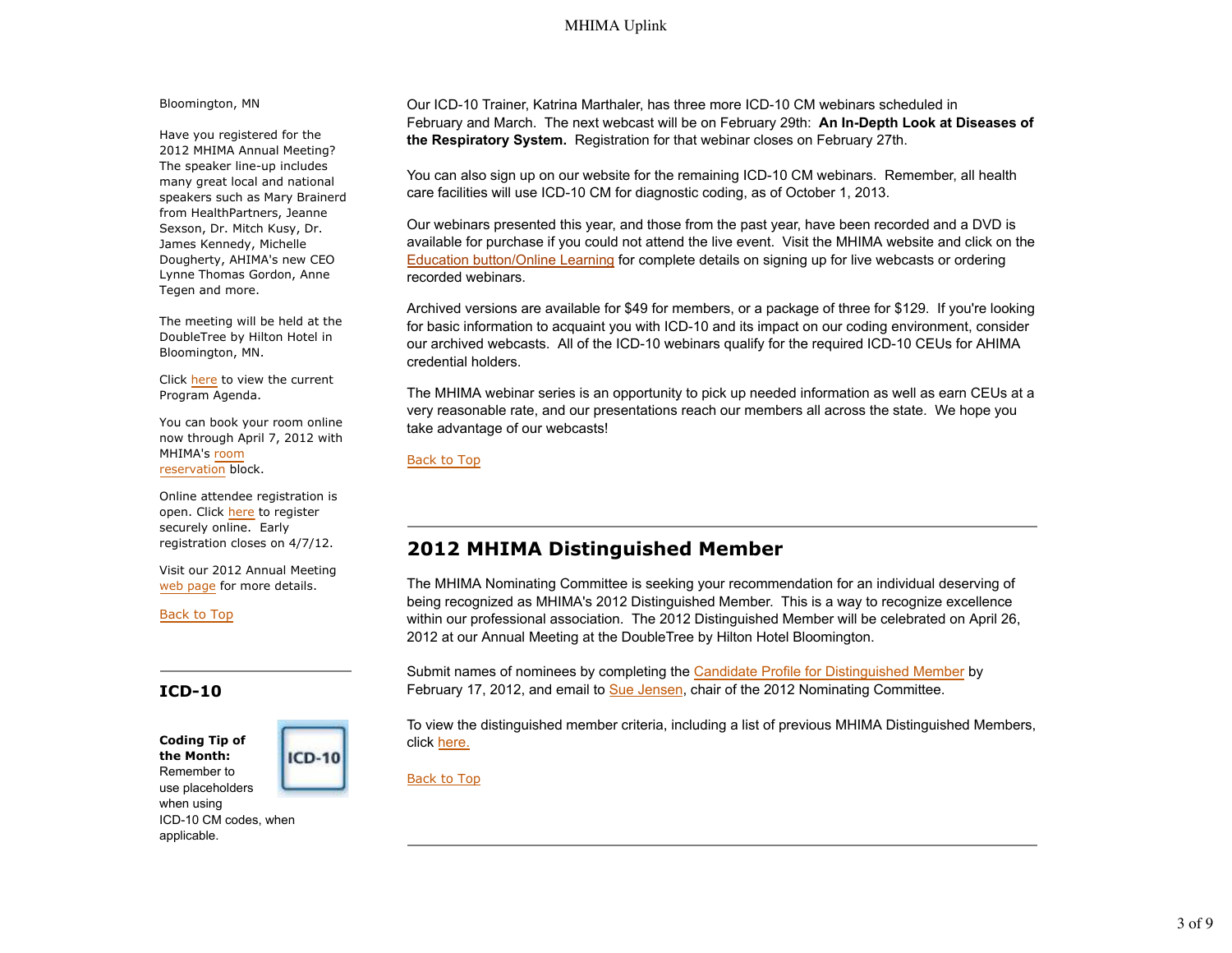### **Planning Tip of the Month:**

To stay informed about the latest Version 5010 and ICD-10 happenings, CMS is offering email updates. Click here if you are interested in signing up to receive them. Subscriber preferences allow for daily or weekly updates.

### **AHIMA ICD-10 Academy is Coming to MN!**

MHIMA is pleased to announce that Minnesota has been chosen as a site for a 2012 AHIMA Academy for ICD-10 CM/PCS. The date has been set for August 8-10, 2012. The hotel location is the Crowne Plaza Minneapolis Northstar.

The AHIMA ICD-10 Academies are very popular events for training in ICD-10 CM/PCS and tend to fill up fast. Registration is now open. Click here for more information.

### Back to Top

## **Staying Connected with MHIMA**

Want to stay connected with MHIMA? Be sure your AHIMA profile information is up-todate.

When is the last time you reviewed the information in your AHIMA profile? Have you changed positions? Do you

# **Health Literacy 101 – An Overview**

by Danika Brinda, MA, RHIA, CHPS

Health Literacy is a term that is thrown around in the medical field, but many people are unable to define or understand its true definition. Defined by the U.S. Department of Health and Human Services, health literacy is "the ability to obtain, process, and understand basic health information and services needed to make appropriate healthcare decisions." When analyzing this definition, it is easy to make the assumption that most people have the knowledge and skill to understand healthcare; however, in a recent analysis of health literacy in the United States, nine out of 10 adults have difficultly using and processing the health information they received through health care facilities, the Internet, the media, as well as friends and family. The U.S. Department of Health and Human Resources considers the low health literacy rate a major public health issue. Low health literacy rates impact the search and use of health information, the ability to adopt and live a healthy lifestyle, and the knowledge to act on important public health alerts. The financial impact to the U.S. healthcare system due to low health literacy is an estimated \$106 - \$236 billion dollars annually. Now is the time for health care professionals to come together and work on a plan to increase the literacy of the American public!

Knowing the challenges and impacts that low health literacy rates have on personal health and healthcare use, in 2010 the U.S. Department of Health and Human Resources published the "National Action Plan to Improve Health Literacy." The focus of the program is to transform healthcare by providing everyone with access to accurate and complete health information, providing specific person health centric health information, and supporting an on-going and lifelong ability to gain skills to promote a healthy life. Check out the entire "National Action Plan to Improve Health Literacy" by clicking here!

## Back to Top

# **MHIMA 2012 Scholarship Program**

MHIMA is pleased to announce the opportunity for eligible students to apply for our 2012 MHIMA Scholarship Program. This scholarship is based on merit and not on financial need.

Who is eligible to apply for a scholarship? A MN resident, or an AHIMA member with MN designated as their state, who is enrolled in either an in-state or out-of-state

HIM/HIT program. Applicants must have completed 50% of one of the following

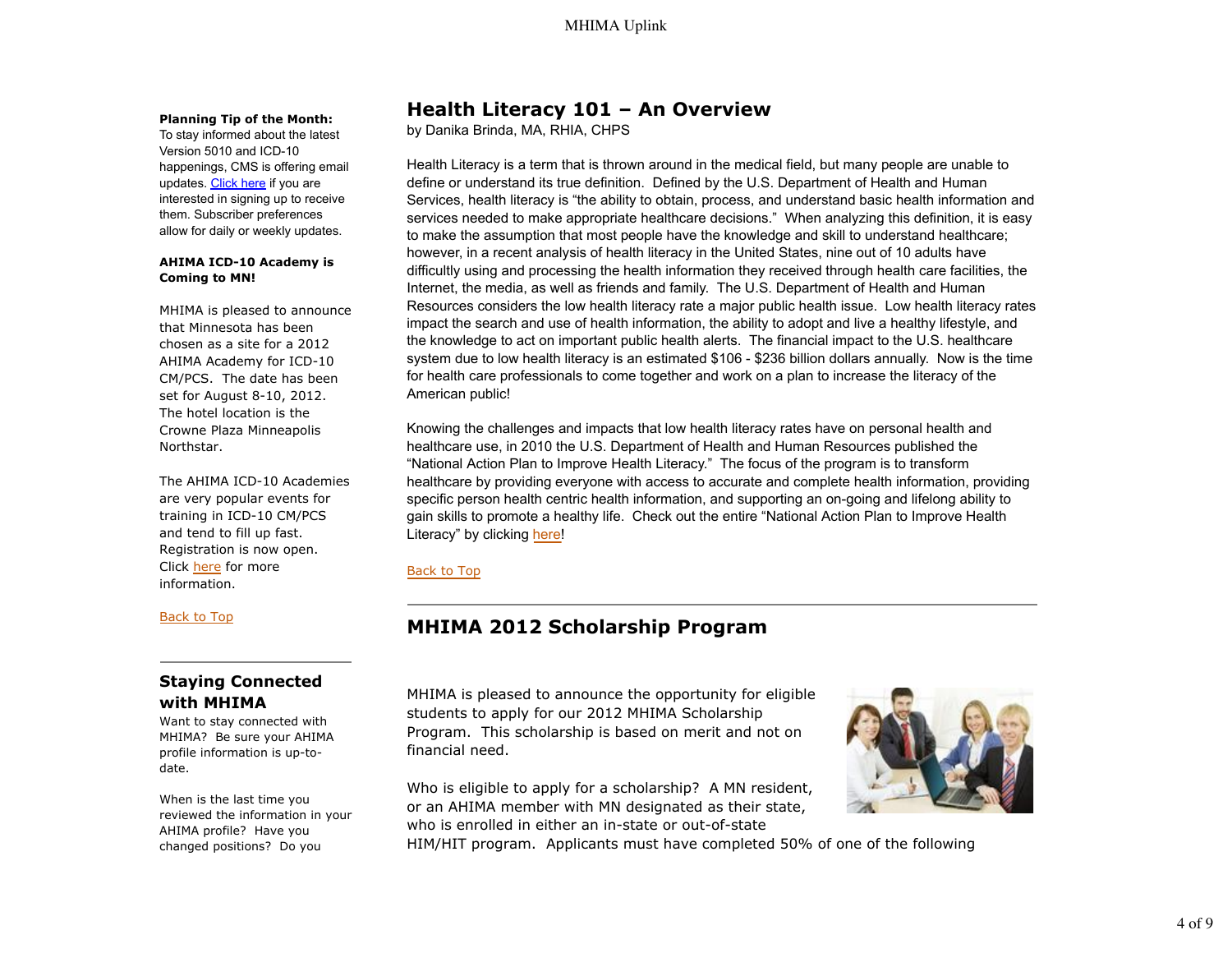have a new email address? Have you recently moved? MHIMA depends on the member information in your AHIMA profile on a regular basis, including how we communciate with you.

Take a couple of minutes today and visit the AHIMA website, log in with your seven-digit AHIMA member number and your last name, and click on "My Profile/Dues Renewal." Review all of the sections and update any old information.

In the section for **Component State Association (CSA) Selections**, may we ask that you check "YES" to select e-mails about products and services and "yes" to Postal Mailings. "CSA" stands for the state that you want to be associated with as an AHIMA member. MHIMA uses email as our primary method of communication, and occasionally land mail. If you check "no" in either of these options, you don't receive either type of communication from MHIMA.

Remind your colleagues to update their profile as well. It's the new year! A great time to review your information and stay connected with MHIMA. Thank you!

#### Back to Top

**2012 MHIMA Silent Auction**

programs:

- Accredited HIT or HIM program
- Graduate or doctoral level program related to HIM in a college or university accredited by a nationally recognized accrediting agency
- Coding certificate program
- AHIMA coding basics interactive campus program

In addition, applicants must have a cumulative GPA of 3.0 (out of 4.0) and must be a member of AHIMA. Scholarship applications will be judged on the follwing:

- Scholastic ability
- Professionalism
- Work experience
- Leadership experience
- Potential contribution to the HIM profession

Eligible students can find links to all of the scholarship information and application documents from our website 2012 Scholarship Application Page

### **All application materials must be received on or before February 28, 2012. No applications will be considered after this date.**

Winners will be announced in April 2012 and the scholarships awardees will be recognized at our MHIMA Annual Meeting on April 26, 2012 at the DoubleTree by Hilton Hotel Bloomington. Winning essays will be published in the June issue of our e-newsletter, *Uplink*.

### Back to Top

# **February's MHIMA Member "Spotlight"**

**February's MHIMA member "in the spotlight" is Jean MacDonell, RHIA,** from Grand Itasca Clinic & Hospital in Grand Rapids. There, Jean is the Director of HIM and Patient Access, Privacy Officer, and Excellian Project Lead. When asked what her job entails, here's what Jean told us. "I oversee the operations of the Health Information Department (file room, transcription, coding) and Patient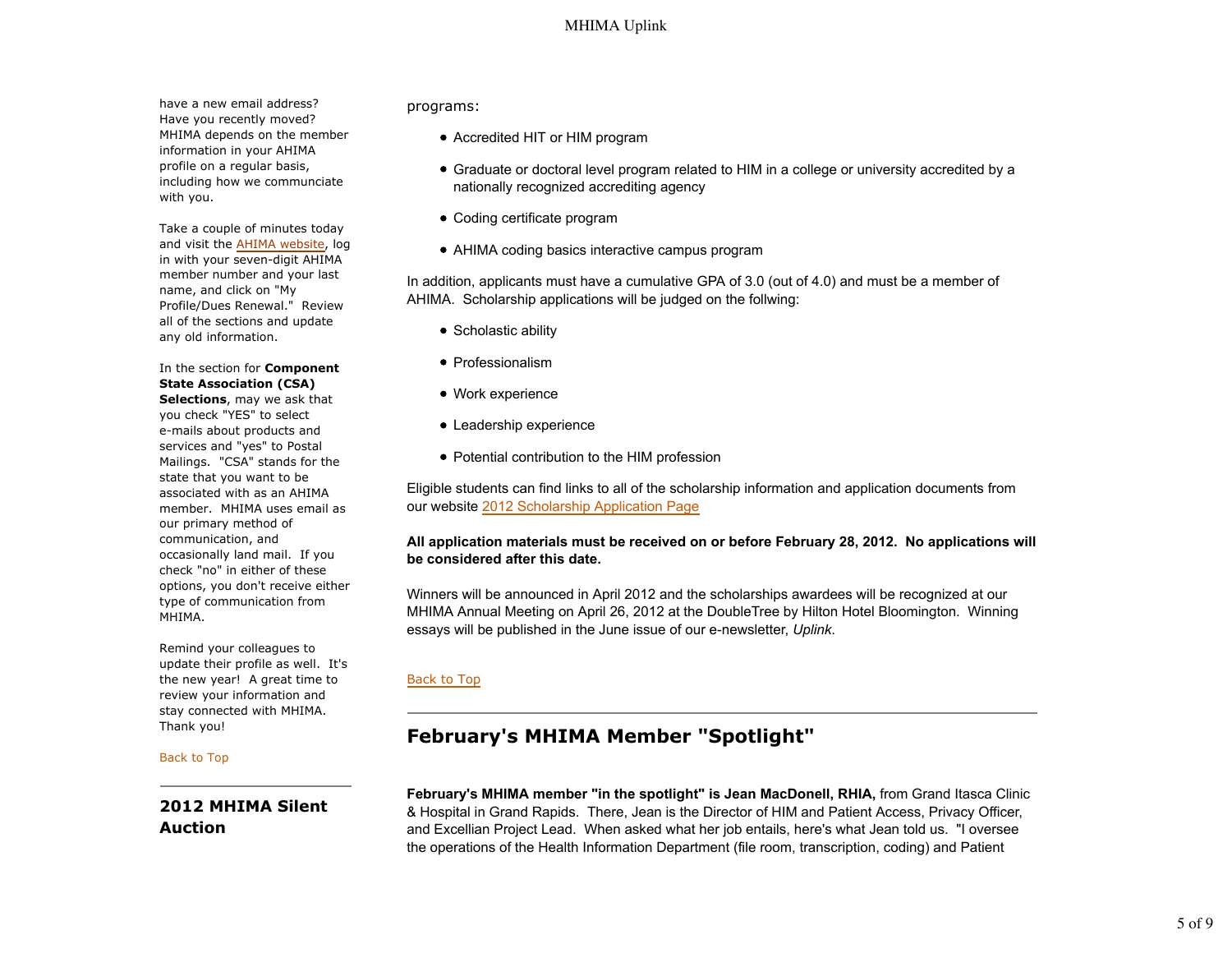

It's that time of year! MHIMA's annual

meeting committee is seeking your support once again for our MHIMA Student Merit Scholarship Program through your gifts to our "not-so-Silent-Auction." Auction items can include anything you feel our meeting attendees would be interested in bidding on and taking home to the highest bidder. Artwork, jewelry, gift baskets, electronics, gift certificates, craft items, and much more! Gifts can be contributed from individuals, from a group of colleagues, and from our vendor exhibitors. All proceeds benefit our MHIMA Student Merit Scholarship Fund.

Again this year, the Silent Auction will be open right after lunch on Wednesday through 6 pm on Thursday. More time to browse, more time to bid! Quoting a past MHIMA President, "Remember, this is a fundraiser, so bid with enthusiasm!"

Now is a great time to begin thinking about what you'd like to gift to our Silent Auction. Let us know about your gift by contacting MHIMA's Executive Director. Bring your gift to



Access (call center, switchboard, clinic check in, ER/Admitting, etc) areas. I am also currently responsible for Utilization Review, and HIPAA Privacy for the clinic and hospital. Our facility is currently in the process of implementing EPIC so we are very busy with all of the planning and pre-work that goes along with that!"

Jean graduated from the College of St. Scholastica with a degree in Health Information Management in 1998 and is currently enrolled in the University of St. Thomas's eMBA program, and will graduate from there in the spring of 2013.

She worked in California in HIM for eight years at Stanford University Medical Center before moving back to Minnesota in 2005. In 2005, she started at Grand Itasca and worked in HIM for three years. From 2008-2010, she worked in Minneapolis at Allina as the Director of HIM Operations,



Jean MacDonell, RHIA

and moved back up to Grand Rapids to Grand Itasca into her current role in 2010.

Jean says she especially likes working with people and building relationships. The EPIC project they are working on has given her the opportunity to branch out into some new areas, and she has been enjoying the challenge!

When asked why she is interested in MHIMA, Jean commented: "MHIMA is an amazing network of HIM professionals working together to move our field forward and ensure we are keeping up with the always changing environment. I find the continuing education opportunities beneficial, and feel fortunate to have a connection to a group with such an expansive knowledge base." (Editor's note: Jean is a former MHIMA Treasurer and is currently one of our Delegate Directors.)

Outside of the work environment, Jean enjoys the lakes, and being outdoors (mostly in the summer!). She likes to travel and attend concerts whenever she can. She also enjoys reading, although with her current class load, she says she rarely has time to read books for fun anymore. She loves living in northern Minnesota, but also makes sure to get down to Minneapolis once in a while for shopping, class, and a better selection of restaurants.

MHIMA is proud to have you as one of us, Jean!

### Back to Top

# **MHIMA Members Receive AHIMA Foundation Scholarships**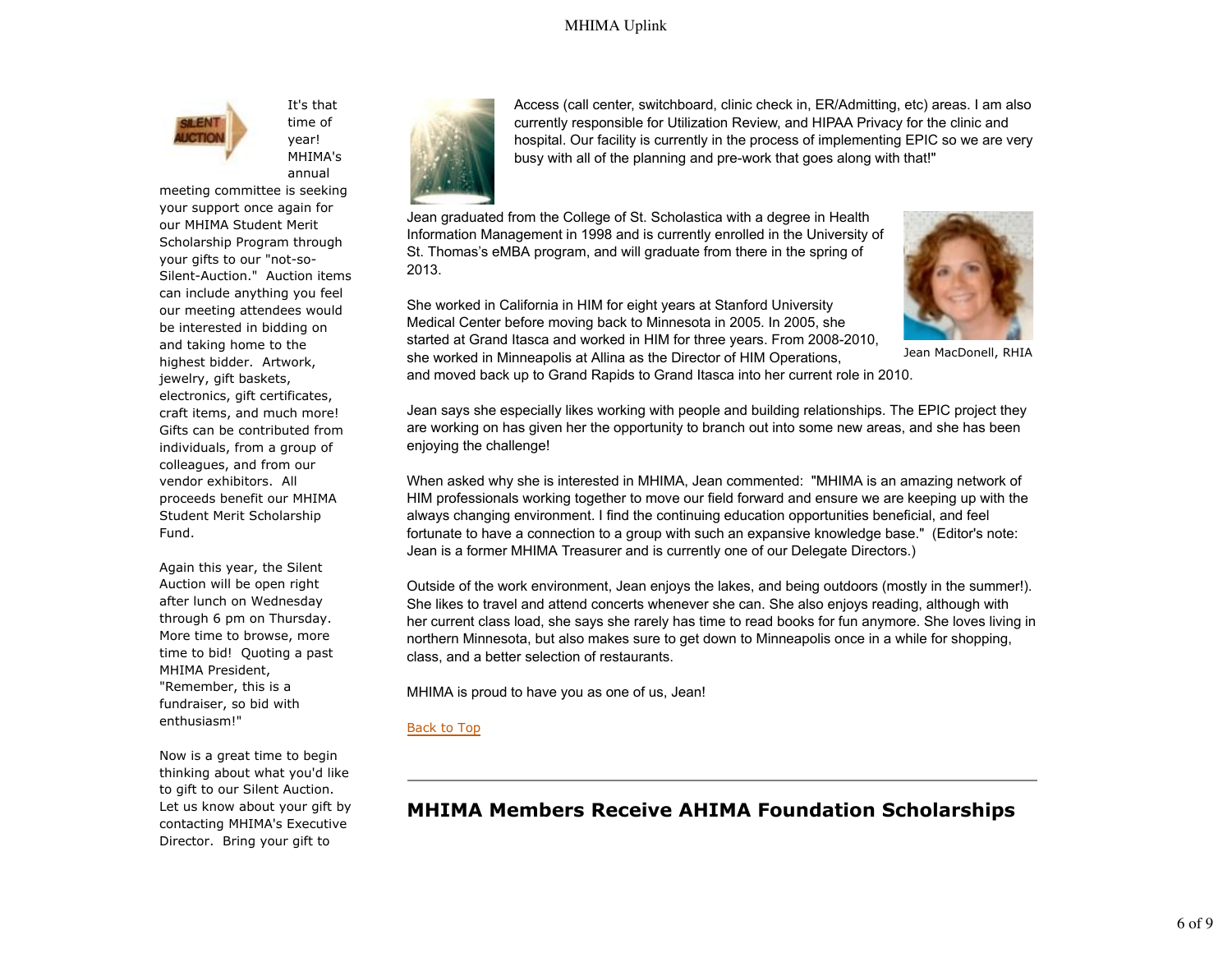the Annual Meeting Registration Desk no later than Thursday morning, April 26th.

Let's make this year's auction proceeds the largest ever!

### Back to Top

## **MHIMA Job Bank**

Are you seeking a job? Are you an employer looking for a potential employee? Is your facility looking for someone with a skill set of MHIMA members?

Be sure to check out the MHIMA Job Bank Network on our website, which continues to be very popular. New positions are posted on a regular basis. On the Job Bank page, you'll find information about registering as a "job seeker" or as an "employer." Check us out often!

**Job Seekers:** There is no fee to register.

**Employers:** Job posting fees are very reasonable and position postings are open to everyone visiting our Job Bank as a job seeker. E-blasts of job announcements are available for purchase and reach a targeted audience of MHIMA members who receive emails.

Click here to visit the MHIMA Job Bank.

Back to Top

The AHIMA Foundation recently announced the winners of several of their Foundation scholarships. Included in the awardees were the following MHIMA members:



### Undergraduate Scholarship Winners:

AHIMA Foundation Diversity Scholarship: LaCoya Jones - Midlands Technical College

Rose T. Dunn Honorary Scholarship: Carol Lamoureaux - Rochester Community & Technical College

Graduate Scholarship Winners: AHIMA Diversity Scholarship - Elizabeth Durand - The College of St. Scholastica

Rose T. Dunn Honorary Scholarship: Margaret Blechinger, RHIA - The College of St. Scholastica

PhD Scholarship Winner:

Rita M. Finnegan Memorial Scholarship: Ryan Sandefer, CPHIT - University of Minnesota

MHIMA congratulates all of these scholars and wishes them the very best in their educational pursuits.

Back to Top

# **MHIMA 2011 Legal Reference Manual**

Do you have legal HIM questions? Do you wish there was a convenient reference you could have on your desk to answer many of them? The 2011 MN Legal Reference Manual on CD is ready to help you and is available for purchase!

The manual is a great resource for everyone in the field of HIM, regardless of your work setting. It pertains to all areas of HIM. Various chapters include topics such as health care records, record retention and storage, reporting requirements, legal proceedings and requests, disclosure of health information and patient access, consents, behavioral health records, long term care records, home care and hospice records, ambulatory care records, risk management, HIPAA, research, and medical identity theft. Feel confident in your research and decision making using MHIMA's MN Legal Reference Manual.

The co-chairs of our MN Legal Reference Manual committee are Andrea Heikkinen, RHIA, and Susan Schanno-Foss, RHIT. Email questions pertaining to the Manual or suggestions for improvements in the next edition (coming in 2013) to both **Andrea** and Susan.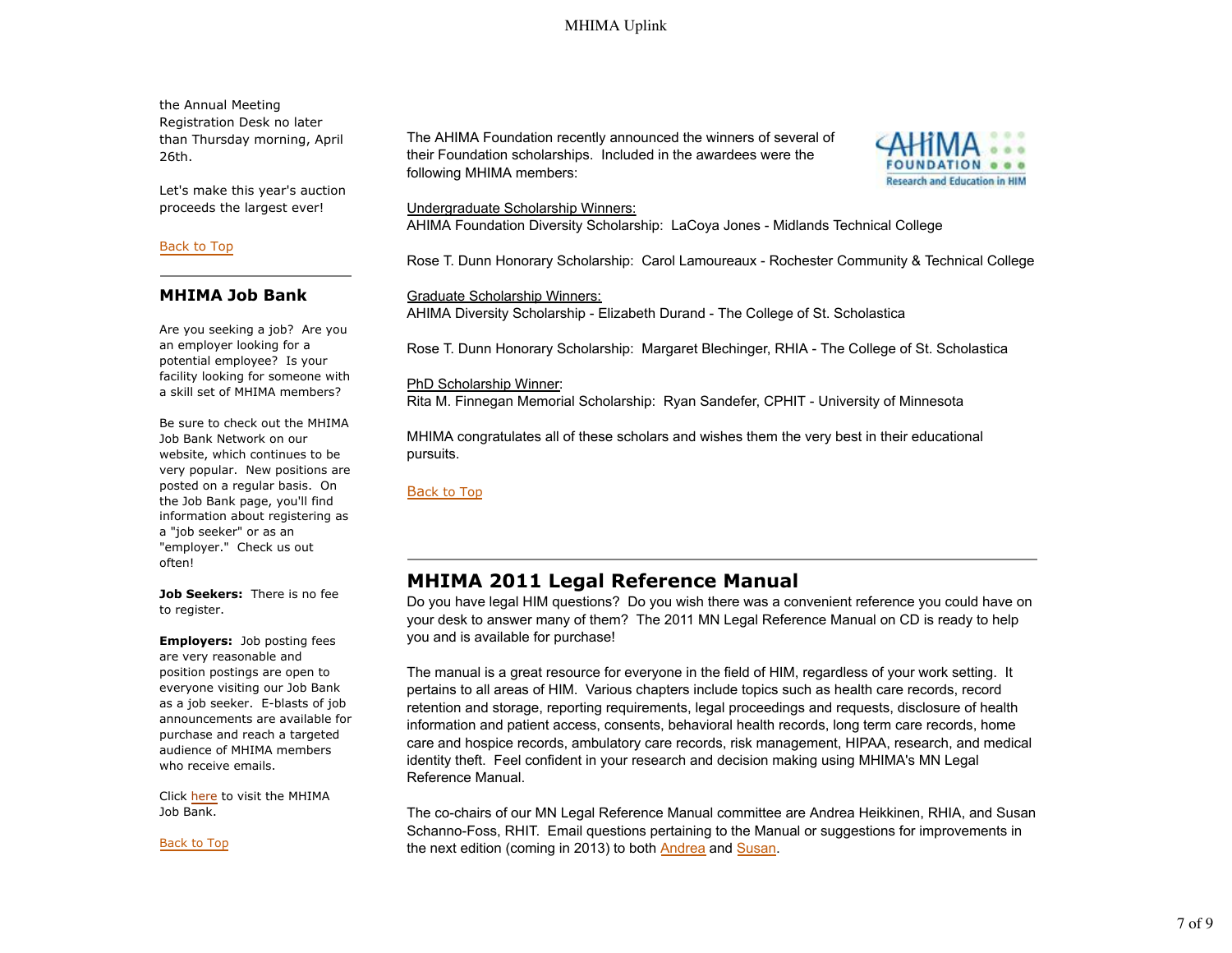## **MHIMA Member Spotlight**

Greetings from the Marketing and Communications Committee!

Starting this month, we begin highlighting some of our MHIMA members as a fun



and interesting way to get to know our diverse and multitalented group. Want to be in the spotlight? Know someone who should be? Please send names of individuals you would like to know more about, or volunteer yourself to "be in the spotlight" in our monthly e-newsletter.

Criteria for suggested individuals might be, but is certainly not limited to:

New MHIMA member New to active involvement with MHIMA MHIMA member with an interesting or unique job

Forward your suggested name(s) to Jon Cloutier or Amanda Maas.

Back to Top

## **Stay Up-to-Date with MN e-Health**

If you aren't receiving the weekly electronic MN e-Health Update newsletter, consider

Attention Students: MHIMA supports students of HIM and offers a special discounted rate for AHIMA students who want to purchase the legal reference manual.

MN Legal Reference Manual pricing:

\$150 MHIMA/AHIMA members (from sales tax-exempt organizations) \$200 non-members (from sales tax-exempt organizations) \$90 student members of AHIMA with MN as their designated state and enrolled in a tax-exempt educational program

Individuals ordering from organizations who are not MN sales tax-exempt will be charged MN sales tax in addition to the prices listed above. Tax-exempt organizations must have a copy of their MN sales tax exemption form on file in the MHIMA Executive Director office.

For more information and to order, click here.

Back to Top

## **MHIMA Coding Roundtable Tool Kits**

The MHIMA Coding Roundtable Committee has developed a number of "tool kits" for use by MHIMA members to support coding education and discussion in your facilities and at your regional meetings. All are available on the Coding & Data Quality button on our website.

If there is a tool kit topic that you'd like to see developed, please let Vicki Chelf or Patti Collins Smith know. They are the 2011-2012 Coding Roundtable Chairs for MHIMA.

If you have general coding questions, you are encouraged to use AHIMA's Coding CoPs to post those questions. There's a general coding CoP community for coders as well as several for specific coding areas. These CoPs are a great resource for submitting coding questions and participating in the discussion threads surrounding the questions of others. To participate in these CoPs, click here.

### Back to Top